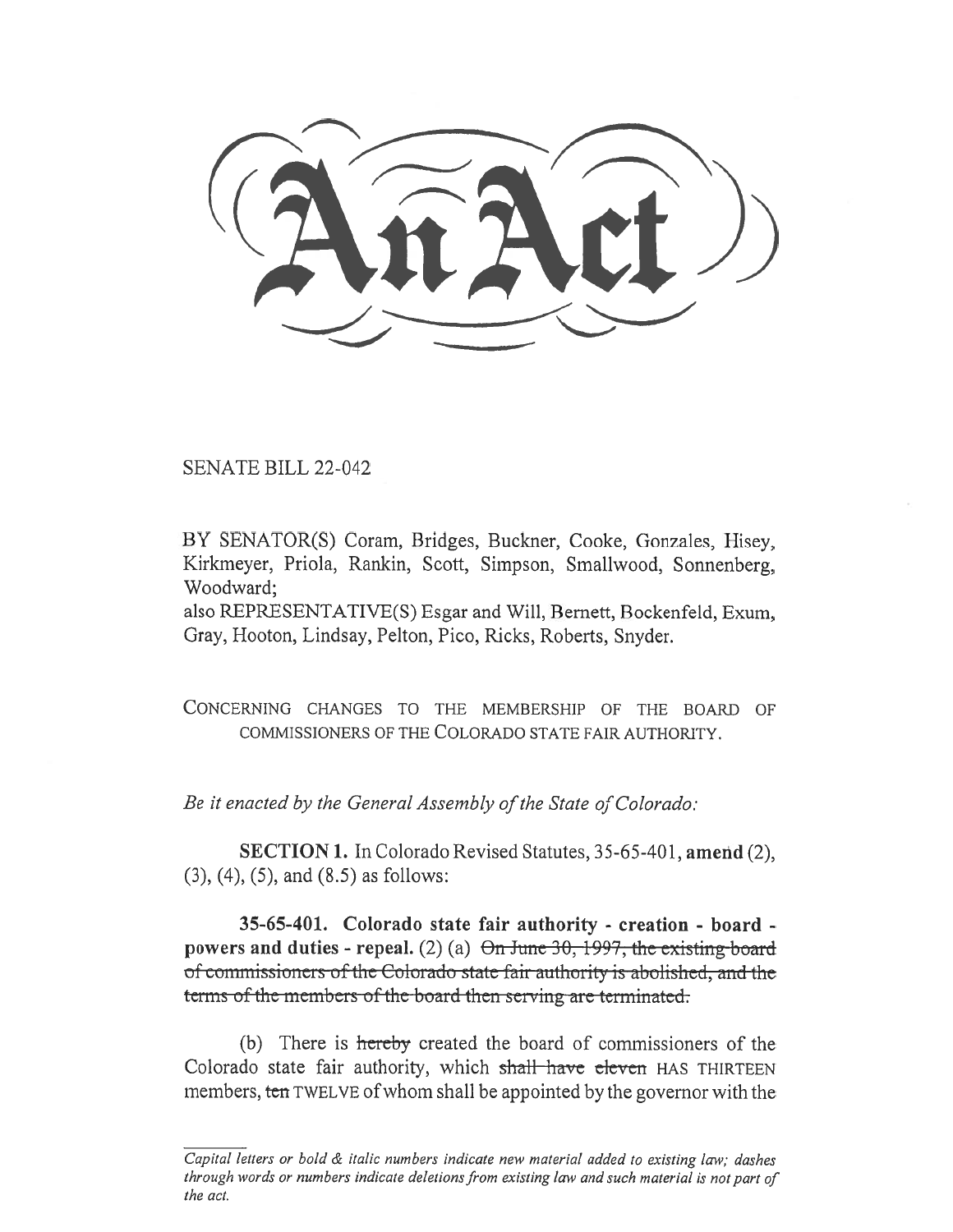consent of the senate and one who shall be IS the commissioner of agriculture or his or her THE COMMISSIONER's designee. At no time shall BEFORE OCTOBER 31, 2022, NO more than six members of the board MAY be affiliated with the same political party as the governor. Within thirty days after June 30, 1997, the governor shall appoint the initial members of the board. The governor may appoint, as a member of the board, any person who was a member of the board prior to its termination.

(c) (I) ON OCTOBER 31, 2022, THE GOVERNOR SHALL APPOINT TWO BOARD MEMBERS FROM THE STATE AT LARGE IN ACCORDANCE WITH SUBSECTION (3)(b) OF THIS SECTION. MEMBERS APPOINTED BEFORE THE EFFECTIVE DATE OF THIS SUBSECTION  $(2)(c)(I)$  TO REPRESENT THE CONGRESSIONAL DISTRICTS AND THE STATE AT LARGE MAY HOLD OFFICE FOR THE REMAINDER OF THE TERM TO WHICH EACH MEMBER WAS APPOINTED. WHEN A MEMBER'S TERM EXPIRES OR A VACANCY OTHERWISE OCCURS, THE GOVERNOR SHALL APPOINT A NEW MEMBER IN ACCORDANCE WITH THE REQUIREMENTS OF SUBSECTION (3) OF THIS SECTION.

 $(II)$  THIS SUBSECTION  $(2)(c)$  IS REPEALED, EFFECTIVE DECEMBER 31. 2026.

(3) Of the ten appointed THE GOVERNOR SHALL APPOINT THE FOLLOWING TWELVE members of the board:

(a) Two shall be residents of the county in which the Colorado state fair and industrial exposition is held; and

(b) TWO MEMBERS FROM THE STATE AT LARGE; AND

(c) Of the remaining eight members, at least one shall be a resident of each of the congressional TWO RESIDENTS FROM EACH OF THE FOUR AGRICULTURAL districts of the state, and at least two shall be residents of the western slope of the state AS DEFINED IN SECTION  $35-1-105$  (1)(c).

(4) Of the members first appointed to the board, two members representing congressional districts shall be appointed for terms expiring November 1, 1998; two members representing congressional districts shall be appointed for terms expiring November 1, 1999; one member representing a congressional district, one member representing the county in which the Colorado state fair and industrial exposition is held, and one

PAGE 2-SENATE BILL 22-042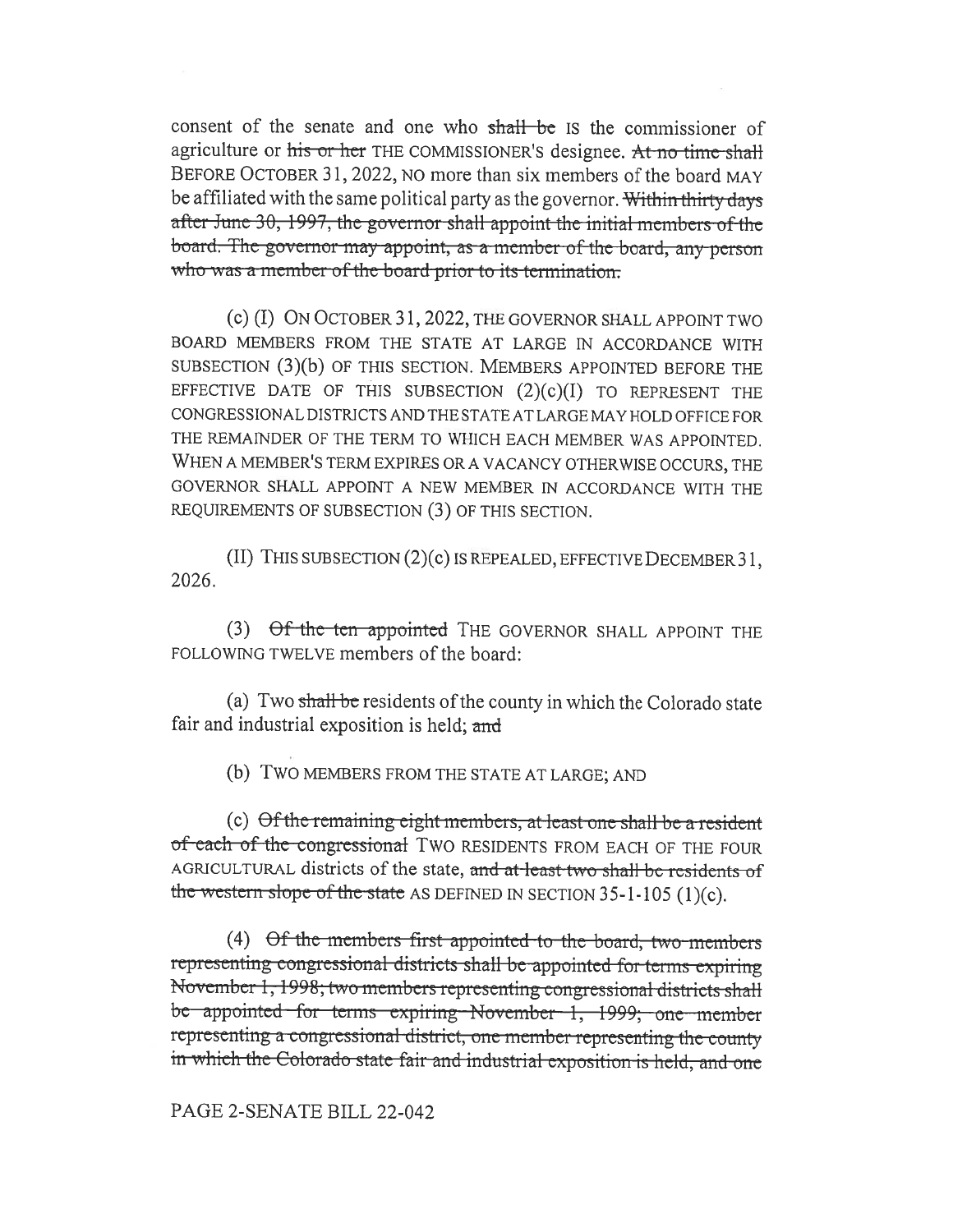at-large member shall be appointed for terms expiring November 1, 2000; one member representing a congressional district, one at-large member, and one member representing the county in which the Colorado state fair and industrial exposition is held shall be appointed for terms expiring November 1, 2011. Thereafter, Members of the board shall be appointed for terms of four years; EXCEPT THAT THE TERMS SHALL BE STAGGERED SO THAT NO MORE THAN THREE MEMBERS' TERMS EXPIRE IN THE SAME YEAR. Appointments made to the board when the senate is not in session shall be ARE temporary appointments, and the appointees shall serve on a temporary basis until the senate is in session and is able to confirm such appointments. IF THE SENATE DOES NOT CONFIRM A TEMPORARY APPOINTMENT DURING THE NEXT REGULAR SESSION, THE TEMPORARY APPOINTEE'S TERM ENDS AND THE PERSON SHALL NOT BE REAPPOINTED AS A TEMPORARY APPOINTEE DURING THE SUBSEQUENT LEGISLATIVE INTERIM. Each member shall hold office until the member's successor is appointed and qualified.

 $(5)$  (a) Of the ten TWELVE appointed members of the board:

(I) one shall be a certified public accountant, one shall have expertise in finance through current management-level experience in banking, and one shall have substantial experience in agriculture or in the activities of 4-II clubs FOUR MUST BE INVOLVED IN THE AGRICULTURAL **INDUSTRY;** 

(II) AT LEAST THREE MUST BE AFFILIATED WITH EACH MAJOR POLITICAL PARTY FOR AT LEAST ONE YEAR PRIOR TO APPOINTMENT, AS SHOWN IN THE STATEWIDE VOTER REGISTRATION SYSTEM; AND

(III) AT LEAST THREE MUST BE UNAFFILIATED FOR AT LEAST ONE YEAR PRIOR TO APPOINTMENT, AS SHOWN IN THE STATEWIDE VOTER REGISTRATION SYSTEM.

(b) IN MAKING APPOINTMENTS, THE GOVERNOR SHALL ATTEMPT TO ENSURE THAT THE BOARD REPRESENTS THE GEOGRAPHIC DIVERSITY OF THE STATE.

 $(8.5)$  All eleven THIRTEEN members of the board, including the commissioner of agriculture or his or her designee, shall be voting members of the board. The members of the board shall elect a chair, a vice-chair, and a secretary from among the membership of the board. Board action shall

PAGE 3-SENATE BILL 22-042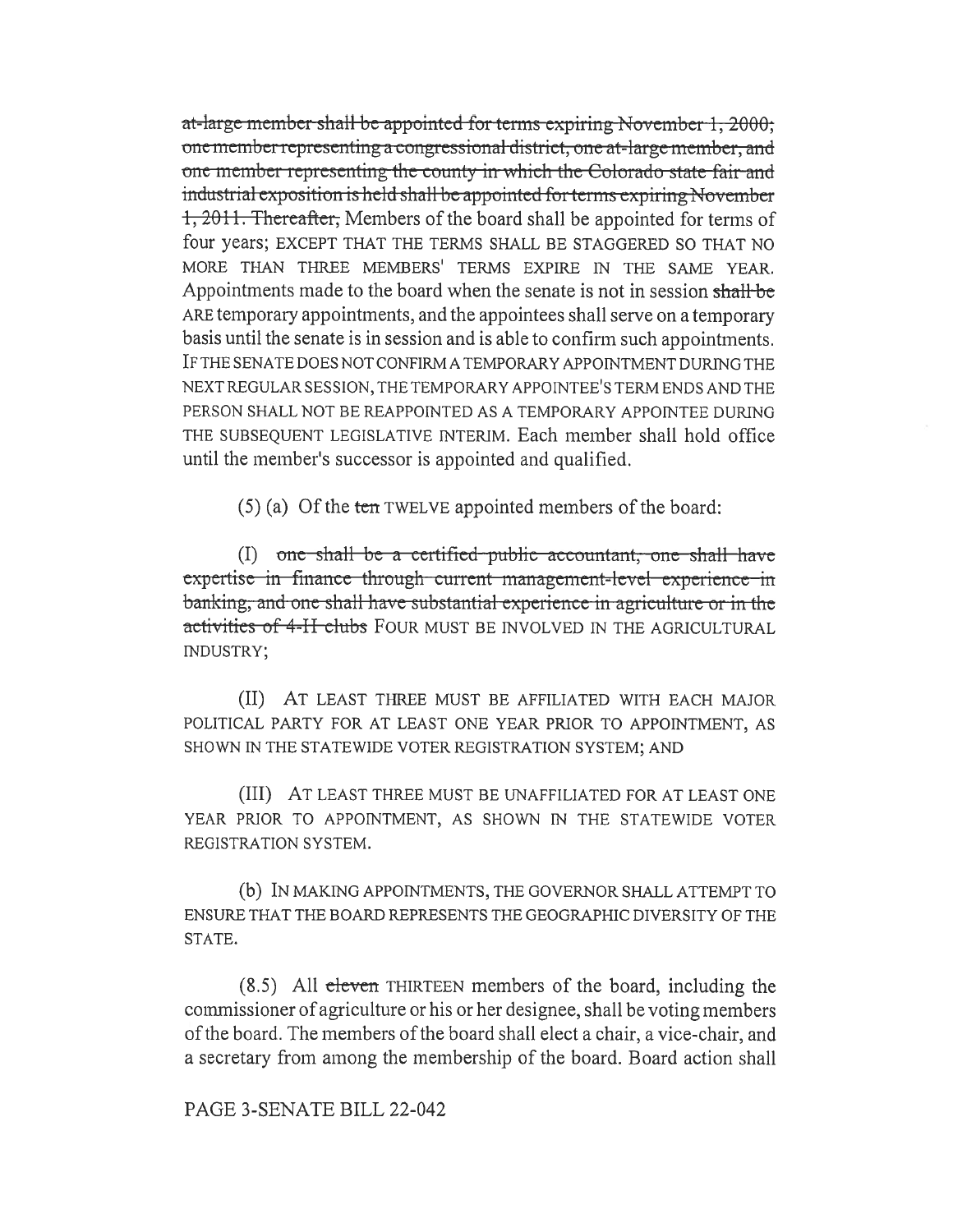require the affirmative vote of a majority of a quorum of the board.

SECTION 2. Act subject to petition - effective date. This act takes effect at 12:01 a.m. on the day following the expiration of the ninety-day period after final adjournment of the general assembly; except that, if a referendum petition is filed pursuant to section 1 (3) of article V of the state constitution against this act or an item, section, or part of this act within such period, then the act, item, section, or part will not take effect unless approved by the people at the general election to be held in